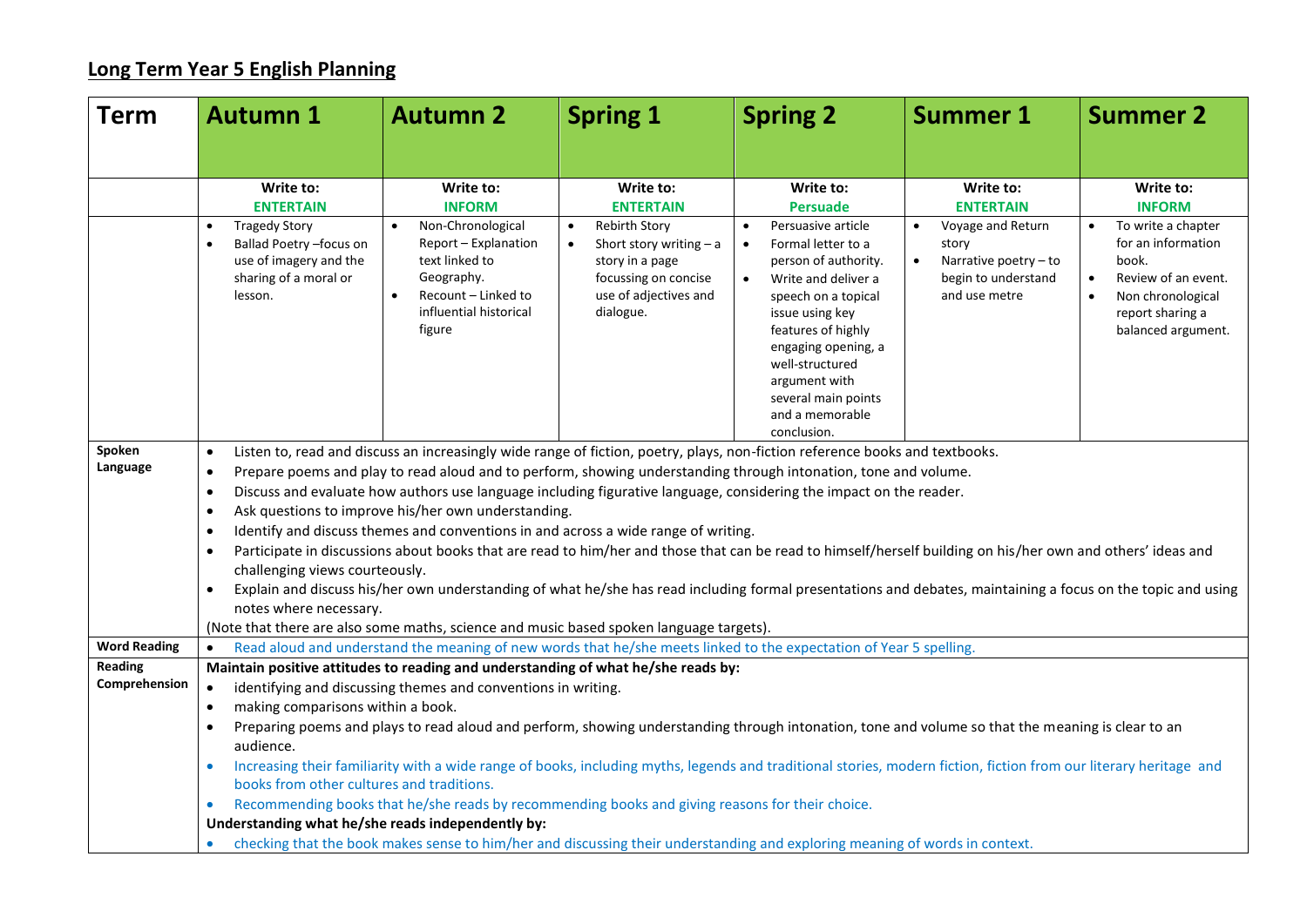| <b>Generic Writing</b>                          | $\bullet$<br>$\bullet$<br>with quotations.<br>$\bullet$<br>Other:<br>$\bullet$<br>$\bullet$<br>$\bullet$<br>$\bullet$<br>challenging views courteously.<br>$\bullet$                                                                                           | Asking questions to improve his/her understanding of complex texts.<br>Drawing inferences such as inferring characters' feelings, thoughts and motives from their actions and justifying inferences with evidence, illustrating these<br>In increasingly complex texts by predicting what might happen from details stated and implied.<br>Discuss and evaluate how authors use language, including figurative language considering the impact on the reader.<br>Distinguish between statements of fact and opinion.<br>Retrieve, record and present information from non-fiction.<br>Participate in discussion about books that are read to him/her and those that can be read for himself/herself building on his/her own and others' ideas and<br>Plan writing by identifying the audience for the purpose of the writing using similar writing as a model. |                                                                                                                                                                                                                                                                                                                                                                                       |                                                                                                                                                                                                                                                                                                                                    |                                                                                                                                                                                                                                                                                           |                                                                                                                                                                                                                                                                                             |
|-------------------------------------------------|----------------------------------------------------------------------------------------------------------------------------------------------------------------------------------------------------------------------------------------------------------------|----------------------------------------------------------------------------------------------------------------------------------------------------------------------------------------------------------------------------------------------------------------------------------------------------------------------------------------------------------------------------------------------------------------------------------------------------------------------------------------------------------------------------------------------------------------------------------------------------------------------------------------------------------------------------------------------------------------------------------------------------------------------------------------------------------------------------------------------------------------|---------------------------------------------------------------------------------------------------------------------------------------------------------------------------------------------------------------------------------------------------------------------------------------------------------------------------------------------------------------------------------------|------------------------------------------------------------------------------------------------------------------------------------------------------------------------------------------------------------------------------------------------------------------------------------------------------------------------------------|-------------------------------------------------------------------------------------------------------------------------------------------------------------------------------------------------------------------------------------------------------------------------------------------|---------------------------------------------------------------------------------------------------------------------------------------------------------------------------------------------------------------------------------------------------------------------------------------------|
| <b>Statements</b><br>(continuous<br>objectives) | $\bullet$<br>$\bullet$<br>$\bullet$<br>$\bullet$<br>$\bullet$<br>$\bullet$<br>$\bullet$                                                                                                                                                                        | Plan writing by noting initial ideas, drawing on reading where necessary<br>Draft and write using appropriate grammar and vocabulary (Use English Appendix 2)<br>Draft and write by précising longer passages.<br>Evaluate and edit by assessing the effectiveness of own and others' writing.<br>Evaluate and edit by ensuring mostly consistent use of tense.<br>Ensure correct subject and verb agreement when using singular and plural and when distinguishing between the language of speech and writing.<br>Proof read for spelling errors linked to spelling statements in Year 5<br>Proof read for punctuation errors - brackets, dashes, commas for parenthesis and to clarify meaning.<br>Perform own compositions using appropriate intonation volume and movement so the meaning is clear.                                                        |                                                                                                                                                                                                                                                                                                                                                                                       |                                                                                                                                                                                                                                                                                                                                    |                                                                                                                                                                                                                                                                                           |                                                                                                                                                                                                                                                                                             |
| Composition<br><b>Work</b>                      | Plan narratives by<br>$\bullet$<br>looking at authors use<br>of setting and<br>characters.<br>Features of tragedy<br>stories and their<br>common themes and<br>structure.<br>Draft and write ballad<br>$\bullet$<br>poetry – structure,<br>morals and imagery. | Begin to choose the<br>$\bullet$<br>right level of formality,<br>considering their<br>audience.<br>Draft and write by<br>using further<br>organisational and<br>presentational devices<br>to structure text and<br>to guide the reader $-$<br>headings, bullet points<br>and underlining.                                                                                                                                                                                                                                                                                                                                                                                                                                                                                                                                                                      | Draft and write<br>$\bullet$<br>narratives describing<br>setting, character and<br>integrating dialogue to<br>convey character.<br>To begin to explore<br>differences between<br>formal and informal<br>speech through<br>dialogue - slang,<br>contractions etc.<br>Explore and draft<br>writing using structure<br>of rebirth stories.<br>Develop simple plots<br>for short stories. | Understand and write<br>$\bullet$<br>in the 2nd person.<br>Recognise the use of<br>$\bullet$<br>hyperbole.<br>$\bullet$<br>Write and deliver a<br>speech on a topical<br>issue using key<br>features of highly<br>engaging opening, a<br>well-structured<br>argument with<br>several main points<br>and a memorable<br>conclusion. | Plan narratives that<br>begin to develop<br>atmosphere.<br>Recognise the<br>difference in formality<br>between direct and<br>indirect speech and<br>begin in to use within<br>their writing.<br>Recognise narrative<br>poetry and apply<br>features to own drafts<br>of narrative poetry. | Plan and draft a<br>chapter of an<br>information book<br>applying features of<br>common information<br>books.<br>Review events<br>$\bullet$<br>displaying an<br>impartial and<br>balanced viewpoint.<br>Draft a balanced<br>$\bullet$<br>argument which<br>highlights both<br>perspectives. |
| <b>Sentence Work</b>                            | Link ideas across<br>$\bullet$<br>paragraphs using<br>adverbials of time, place<br>and number<br>use capital letters, full<br>stops, question marks,<br>commas for lists and                                                                                   | Use apostrophe's<br>$\bullet$<br>accurately<br>Begin to use passive<br>$\bullet$<br>voice to remain<br>detached and informal<br>Begin to use colons to<br>$\bullet$<br>link clauses.                                                                                                                                                                                                                                                                                                                                                                                                                                                                                                                                                                                                                                                                           | Draft and write by<br>using cohesive devices<br>to build cohesion<br>within and across<br>sentences and<br>paragraphs e.g. then,<br>after this, firstly.                                                                                                                                                                                                                              | $\bullet$<br>Use brackets, dashes<br>and commas for<br>parenthesis<br>$\bullet$<br>Use modal verbs for<br>urgency.<br>Short impact<br>sentences.                                                                                                                                                                                   | Use commas to clarify<br>$\bullet$<br>meaning and avoid<br>ambiguity.<br>Use a wide range of<br>$\bullet$<br>sentence types<br>including complex                                                                                                                                          | Embed passive tone<br>$\bullet$<br>for information book.<br>Use carefully chosen<br>$\bullet$<br>adverbials to create<br>cohesion across the<br>balanced argument.                                                                                                                          |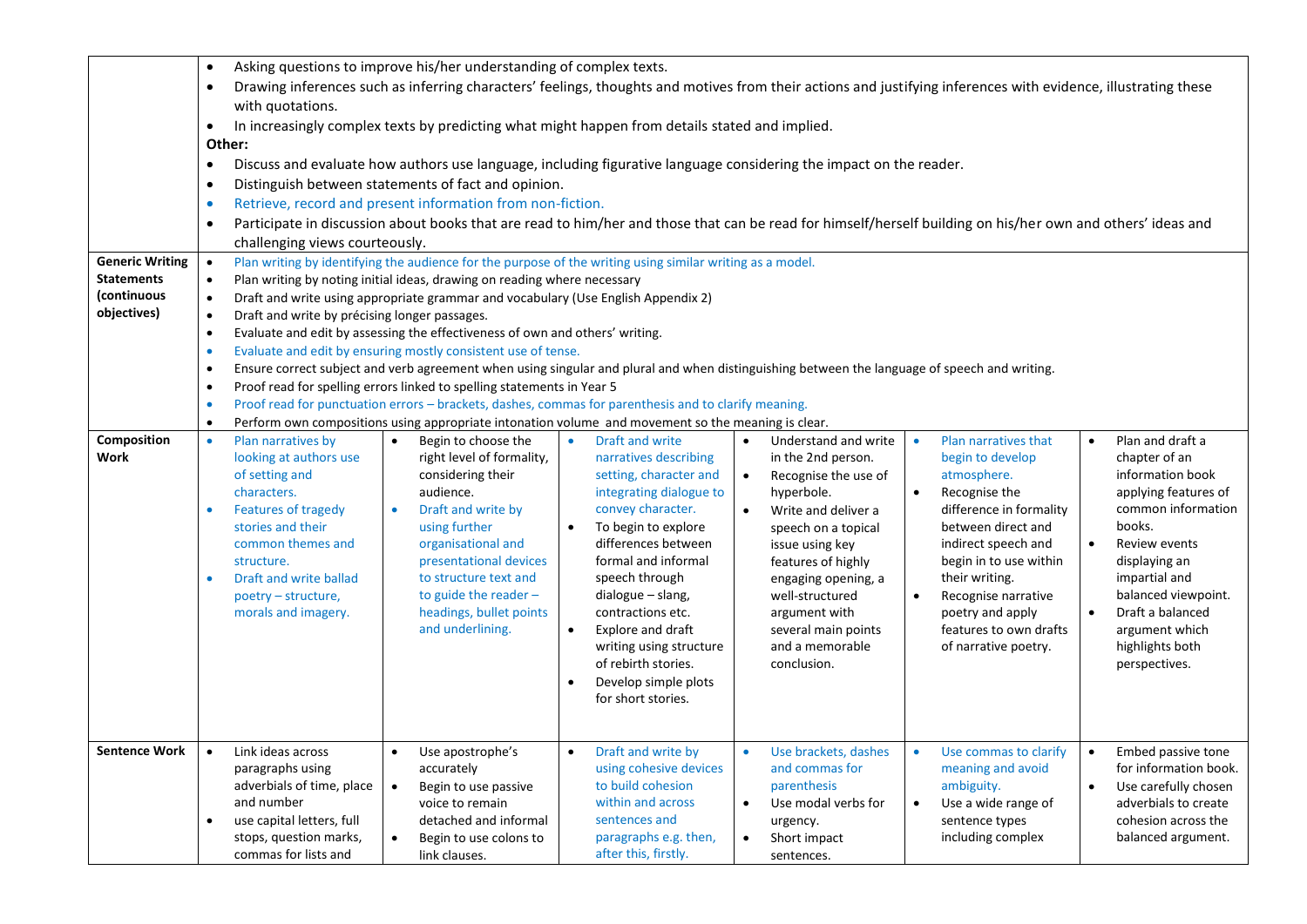|                    | apostrophes for<br>contraction mostly<br>correctly<br>Use relative clauses<br>beginning with who,<br>which, where, when,<br>whose that or when the<br>omitted relative<br>pronoun.<br>Use ballad structure in<br>poetry     |                                                                                                                                             |                                                                                                                                                                                       | Subjunctive form for<br>$\bullet$<br>formal structure $-$ if I<br>were you<br>Show an awareness<br>$\bullet$<br>of tone for speech<br>writing depending of<br>target audience.                                                                                                                                                                           | Identify and use metre<br>$\bullet$<br>in narrative poetry.                                                                     |                                                                                                                                                                                                                                             |
|--------------------|-----------------------------------------------------------------------------------------------------------------------------------------------------------------------------------------------------------------------------|---------------------------------------------------------------------------------------------------------------------------------------------|---------------------------------------------------------------------------------------------------------------------------------------------------------------------------------------|----------------------------------------------------------------------------------------------------------------------------------------------------------------------------------------------------------------------------------------------------------------------------------------------------------------------------------------------------------|---------------------------------------------------------------------------------------------------------------------------------|---------------------------------------------------------------------------------------------------------------------------------------------------------------------------------------------------------------------------------------------|
| <b>Word Work</b>   | Use different verb forms<br>$\bullet$<br>mostly accurately with<br>consideration for<br>audience and purpose.<br>Use carefully chosen<br>$\bullet$<br>descriptive words to<br>generate imagery in<br>poetry.                | Convert nouns and<br>$\bullet$<br>adjectives into verbs<br>using suffixes ate, ise<br>and ify.<br>Use technical<br>$\bullet$<br>vocabulary. | Use a thesaurus.<br>$\bullet$<br>Stripping back lengthy<br>$\bullet$<br>sentences to make<br>them concise for use<br>in short stories.                                                | Use superlatives.<br>$\bullet$<br>Imperative verbs<br>$\bullet$<br>Indicate degrees of<br>$\bullet$<br>possibility using<br>adverbs, or modal<br>verbs - might, should,<br>will, must.<br>Repetition of words<br>$\bullet$<br>and alliteration in<br>speech.<br>Vocabulary that<br>$\bullet$<br>targets and engages<br>your reader in speech<br>writing. | Understand verb pre-<br>$fixes - dis, de, mis,$<br>over, re                                                                     | Embedding earlier<br>$\bullet$<br>objectives.<br>Choose precise<br>$\bullet$<br>technical vocabulary<br>for information book.<br>Choose<br>$\bullet$<br>topical/contextual<br>vocabulary to<br>support balanced<br>arguments and<br>reviews |
| Spelling           | <b>Target Tracker:</b><br>Spell words with the<br>letter string ough<br>Words from Appendix 1<br>$\bullet$<br>Use the first three or<br>$\bullet$<br>four letters of words to<br>check it for meaning in<br>the dictionary. | Revision of Year 3⁄4<br>wordlist.<br>Homophones<br>$\bullet$<br>Year 5/6 word list.<br>Words ending in ious<br>$\bullet$                    | Words ending in able<br>$\bullet$<br>and ible<br>Words ending in ious<br>$\bullet$<br>Words ending in ably<br>$\bullet$<br>and ibly<br>Homophones and near<br>$\bullet$<br>homophones | Year 5/6 words<br>$\bullet$<br>Silent letters<br>$\bullet$<br>Words ending in ant<br>$\bullet$<br>and ent<br>Words ending in<br>$\bullet$<br>ance, ancy, ence,<br>ency                                                                                                                                                                                   | Prefixes - dis, im, ir,<br>mis, in, il<br>Converting nouns and<br>$\bullet$<br>adjectives into verbs<br>Homophones<br>$\bullet$ | Embedding earlier<br>objectives.                                                                                                                                                                                                            |
| <b>Handwriting</b> | Write increasingly<br>$\bullet$<br>legibly, fluently and with<br>increasing speed<br>through improving<br>choices of letter shape<br>and deciding whether it<br>should be joined or not<br>to some specific letters.        | Embedding earlier<br>$\bullet$<br>objectives.                                                                                               | Embedding earlier<br>$\bullet$<br>objectives.                                                                                                                                         | Embedding earlier<br>$\bullet$<br>objectives.                                                                                                                                                                                                                                                                                                            | Embedding earlier<br>objectives.                                                                                                | Embedding earlier<br>$\bullet$<br>objectives.                                                                                                                                                                                               |